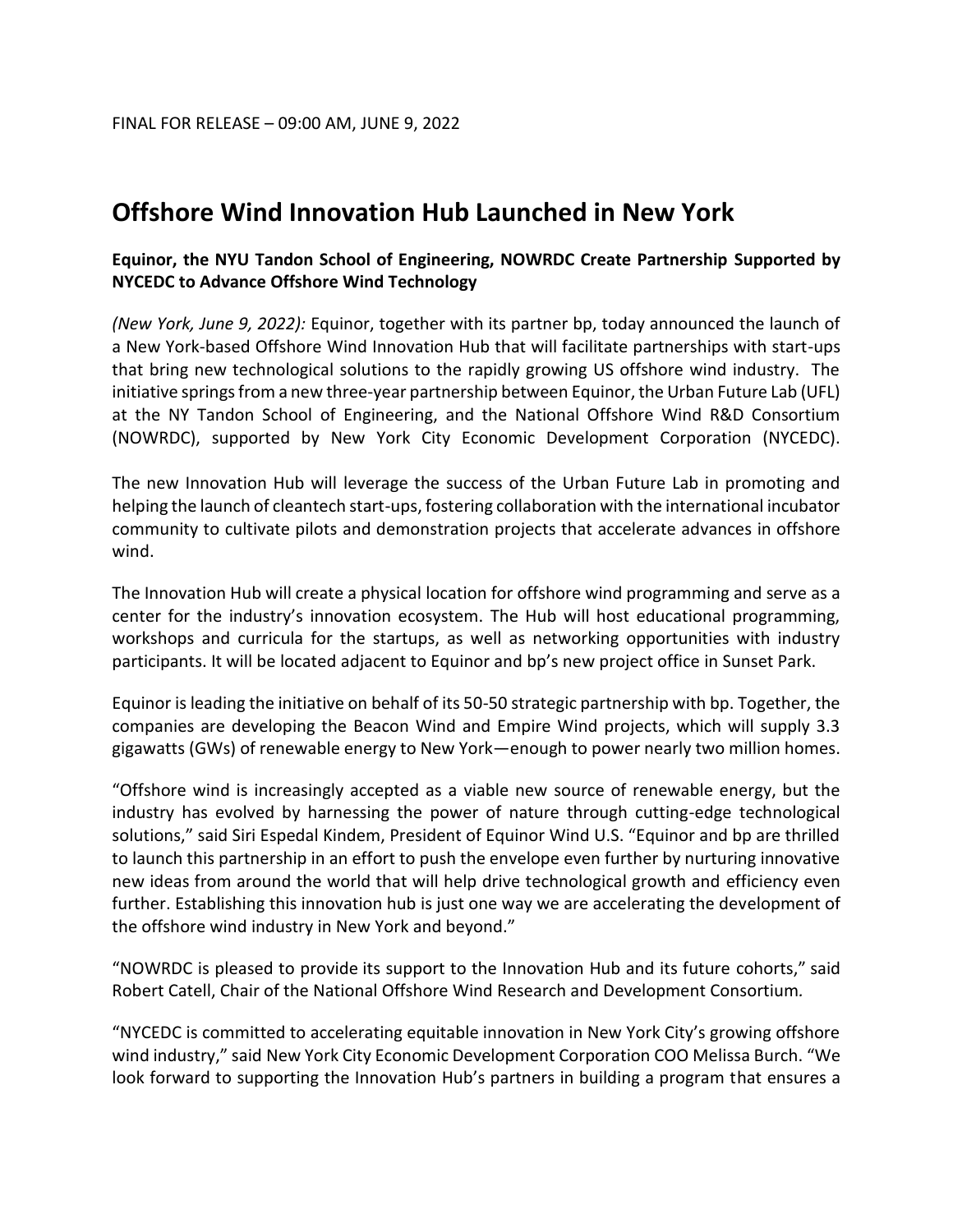diverse startup ecosystem with a curriculum that focuses on generating shared equity for all New Yorkers."

Doreen M. Harris, President and CEO, NYSERDA said, "New York is committed to being the nation's hub for offshore wind development, setting a template for the green economy and the clean energy grid of the future. We applaud the efforts of Equinor and bp, NYU's Urban Future Lab, NOWRDC, and NYCEDC to grow this industry by harnessing the intellectual and entrepreneurial power of New Yorkers."

"The benefits of this program to the citizens of NYS are twofold. Not only will the Equinor/bp projects bring us clean, renewable energy, but the Innovation Hub will be an important step in building a new wind industry based in NY. The nascent technologies that are necessary for successful deployment will find a receptive home and business development services at the Hub," said Pat Sapinsley, Managing Director, Cleantech Initiatives, NYU Urban Future Lab.

In the coming months, the partners will develop a call for applications to identify and select industry-leading startups whose technologies address key challenges facing US offshore wind. Once chosen, these startups will receive tailored support and unique programming that draws on UFL's network of mentors, NOWRDC industry community, and key policy figures in the technology areas identified for the cohort – laying the groundwork for potential partnerships between Equinor and the participating startups.

**For media inquiries, please contact:**

Lauren Shane, senior communications manager, Equinor Renewables US: [Laush@equinor.com](mailto:Laush@equinor.com) +1 (917) 392- 4252

Karl Greenberg, public affairs [Karl.greenberg@nyu.edu](mailto:Karl.greenberg@nyu.edu) 646.519.1996

Kori Groenveld, Program Manager, National Offshore Wind Research & Development Consortium [Kori.groenveld@nationaloffshorewind.org](mailto:Kori.groenveld@nationaloffshorewind.org) +1 (805) 657-7197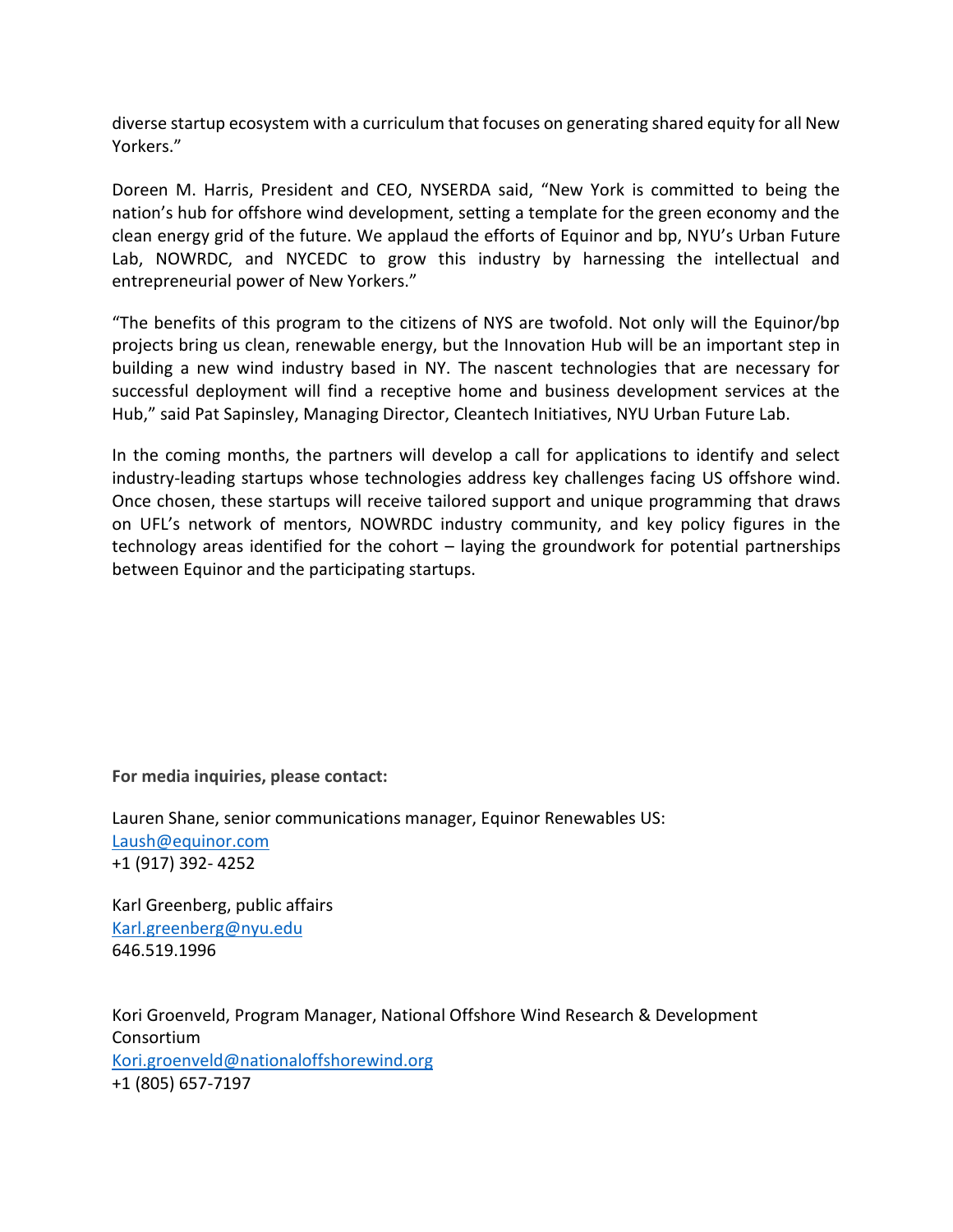## *About Empire Wind and Beacon Wind*

Empire Wind and Beacon Wind are being developed by Equinor and bp through their 50-50 strategic partnership in the US.

Empire Wind is located 15-30 miles southeast of Long Island and spans 80,000 acres, with water depths of between approximately 75 and 135 feet. The lease was acquired in 2017. The projects two phases, Empire Wind 1 and 2, have a total installed capacity of more than 2 GW  $(816 + 1,260 \text{ MW})$ .

Beacon Wind is located more than 60 miles east of Montauk Point and 20 miles south of Nantucket and covers 128,000 acres. The lease was acquired in 2019 and has the potential to be developed with a total capacity of more than 2 GW. This first phase, Beacon Wind 1, is currently under development; it will have an installed capacity of 1,230 MW.

For more information, please visi[t www.beaconwind.com](http://www.beaconwind.com/) and [www.empirewind.com.](http://www.empirewind.com/)

## *About Equinor Renewables US*

Equinor is one of the largest offshore wind developers in the United States, where it operates two lease areas, Empire Wind and Beacon Wind.

Equinor is actively developing three projects: Empire Wind 1, Empire Wind 2, and Beacon Wind 1. Once completed, these projects will produce enough electricity to power about 2 million New York homes, and will help generate more than \$1 billion in economic output to New York State.

The United States is an attractive growth market for Equinor, a leader in offshore wind, with an ambition to install 12-16 GW of renewables capacity globally by 2030.

#### **About bp**

bp's ambition is to become a net zero company by 2050 or sooner, and to help the world get to net zero. bp is America's largest energy investor since 2005, investing more than \$130 billion in the economy and supporting about 230,000 jobs. For more information on bp in the US, visit [www.bp.com/us.](https://eur03.safelinks.protection.outlook.com/?url=http%3A%2F%2Fwww.bp.com%2Fus&data=05%7C01%7Claush%40equinor.com%7C45898a2915f74dc36a6c08da489924d9%7C3aa4a235b6e248d591957fcf05b459b0%7C0%7C0%7C637902119839365321%7CUnknown%7CTWFpbGZsb3d8eyJWIjoiMC4wLjAwMDAiLCJQIjoiV2luMzIiLCJBTiI6Ik1haWwiLCJXVCI6Mn0%3D%7C3000%7C%7C%7C&sdata=DpZlZGVmlEXiXdfXnbOb%2BUy8RJbpYCSsNfNEtp%2FRFdc%3D&reserved=0)